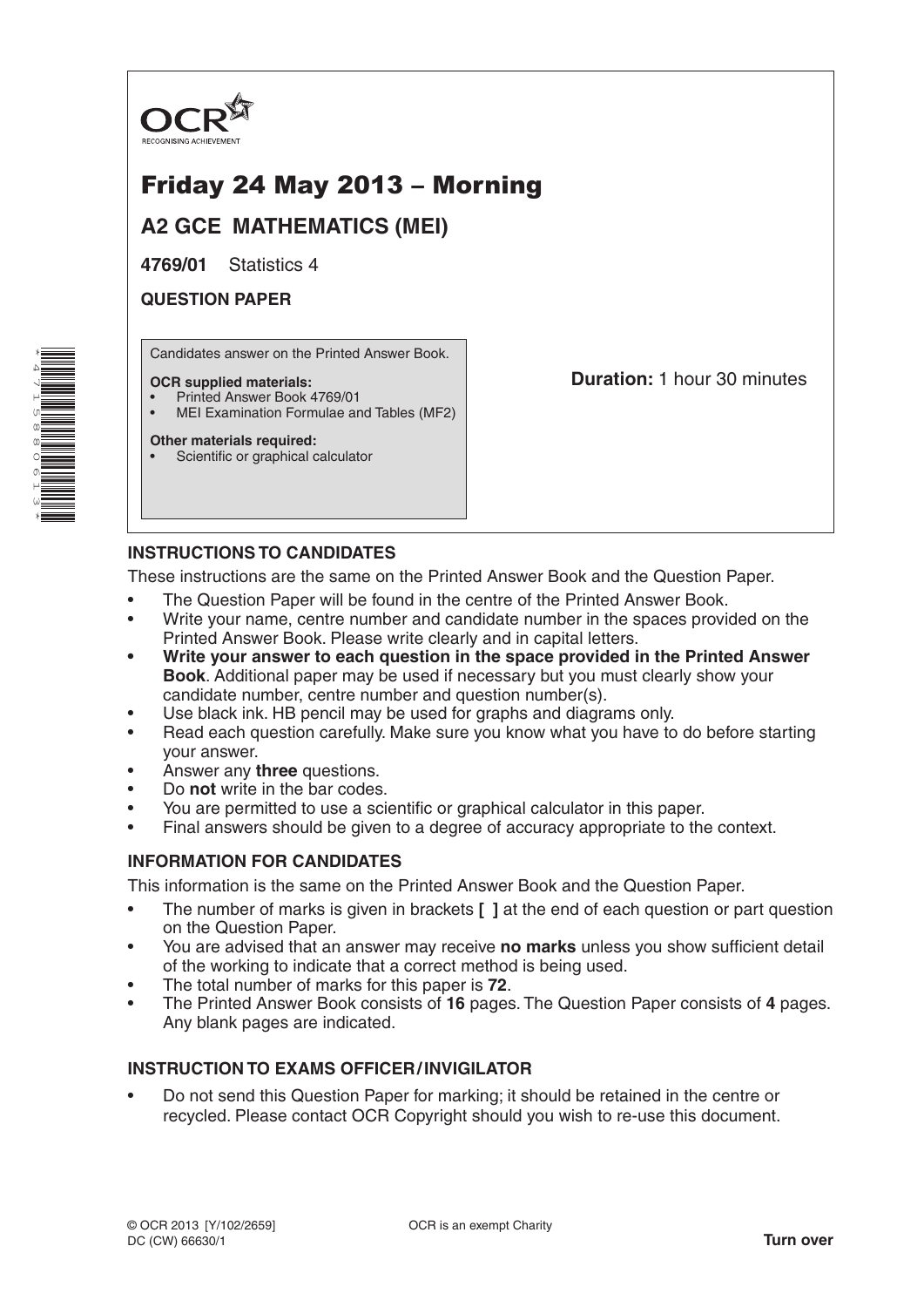### *Option 1: Estimation*

- **1**  Traffic engineers are studying the flow of vehicles along a road. At an initial stage of the investigation, they assume that the average flow remains the same throughout the working day. An automatic counter records the number of vehicles passing a certain point per minute during the working day. A random sample of these records is selected; the sample values are denoted by  $x_1, x_2, ..., x_n$ .
	- **(i)** The engineers model the underlying random variable *X* by a Poisson distribution with unknown parameter  $\theta$ . Obtain the likelihood of  $x_1, x_2, ..., x_n$  and hence find the maximum likelihood estimate of  $\theta$ . of  $\theta$ . [10]
	- **(ii)** Write down the maximum likelihood estimate of the probability that no vehicles pass during a minute. **[3]**
	- **(iii)** The engineers note that, in a sample of size 1000 with sample mean  $\bar{x} = 5$ , there are no observations of zero. Suggest why this might cast some doubt on the investigation. **[3]**
	- **(iv)** On checking the automatic counter, the engineers find that, due to a fault, no record at all is made if no vehicle passes in a minute. They therefore model *X* as a Poisson random variable, again with an unknown parameter  $\theta$ , except that the value  $x = 0$  cannot occur. Show that, under this model,

$$
P(X = x) = \frac{\theta^x}{(e^{\theta} - 1)x!}, \quad x = 1, 2, ...,
$$

and hence show that the maximum likelihood estimate of  $\theta$  satisfies the equation

$$
\frac{\theta e^{\theta}}{e^{\theta}-1} = \overline{x}.
$$
 [8]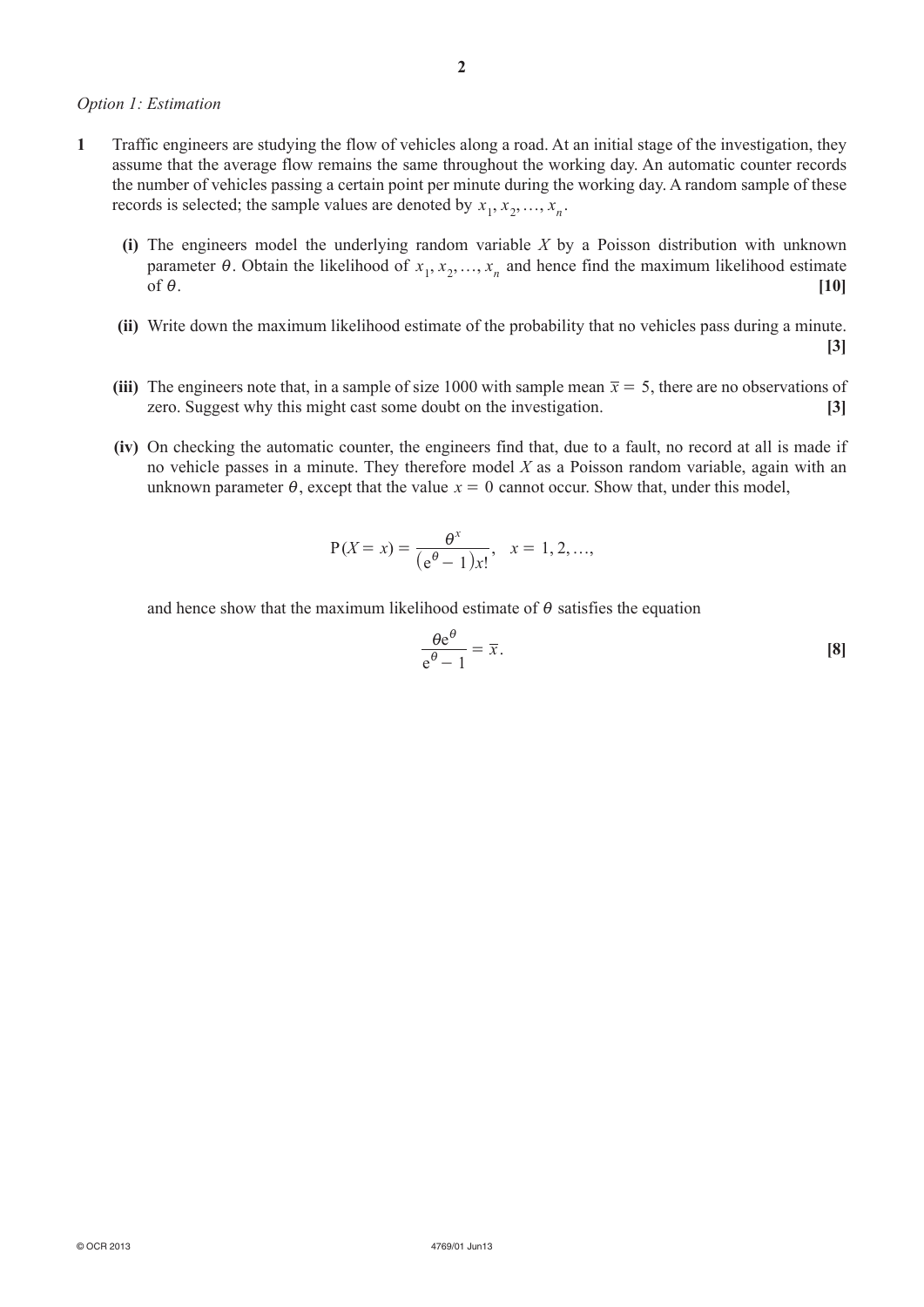#### *Option 2: Generating Functions*

- **2** The random variable *X* takes values  $-2$ , 0 and 2, each with probability  $\frac{1}{3}$ .
	- **(i)** Write down the values of
		- $(A)$  *µ*, the mean of *X*,

$$
(B) \quad \mathcal{E}(X^2),
$$

- $(C)$   $\sigma^2$ , the variance of *X*. **[3]**
- **(ii)** Obtain the moment generating function (mgf) of *X*. **[2]**

A random sample of *n* independent observations on *X* has sample mean  $\overline{X}$ , and the standardised mean is denoted by *Z* where

$$
Z = \frac{\overline{X} - \mu}{\frac{\sigma}{\sqrt{n}}}.
$$

**(iii)** Stating carefully the required general results for mgfs of sums and of linear transformations, show that the mgf of *Z* is

$$
M_Z(\theta) = \left\{ \frac{1}{3} \left( 1 + e^{\frac{\theta \sqrt{3}}{\sqrt{2n}}} + e^{-\frac{\theta \sqrt{3}}{\sqrt{2n}}} \right) \right\}^n.
$$
 [8]

**(iv)** By expanding the exponential functions in  $M_7(\theta)$ , show that, for large *n*,

$$
M_Z(\theta) \approx \left(1 + \frac{\theta^2}{2n}\right)^n.
$$

(v) Use the result  $e^y = \lim_{n \to \infty} \left(1 + \frac{y}{n}\right)$  $e^y = \lim_{n \to \infty} \left(1 + \frac{y}{n}\right)$ *n*  $=$   $\lim_{n \to \infty}$  | 1 +  $\overline{1}$ L  $\left(1+\frac{y}{y}\right)$ to find the limit of  $M_Z(\theta)$  as  $n \to \infty$ , and deduce the approximate  $\alpha$  distribution of *Z* for large *n*.

#### *Option 3: Inference*

- **3** (i) Explain the meaning of the following terms in the context of hypothesis testing: Type I error, Type II error, operating characteristic, power. **[8]**
	- **(ii)** A test is to be carried out concerning a parameter  $\theta$ . The null hypothesis is that  $\theta$  has the particular value  $\theta_0$ . The alternative hypothesis is  $\theta \neq \theta_0$ . Draw a sketch of the operating characteristic for a perfect test that never makes an error. **[3]**
	- **(iii)** The random variable *X* is distributed as  $N(\mu, 9)$ . A random sample of size 25 is available. The null hypothesis  $\mu = 0$  is to be tested against the alternative hypothesis  $\mu \neq 0$ . The null hypothesis will be accepted if  $-1 \le \overline{x} \le 1$  where  $\overline{x}$  is the value of the sample mean, otherwise it will be rejected. Calculate the probability of a Type I error. Calculate the probability of a Type II error if in fact  $\mu = 0.5$ ; comment on the value of this probability. **[9]**
	- **(iv)** Without carrying out any further calculations, draw a sketch of the operating characteristic for the test in part **(iii)**. **[4]**